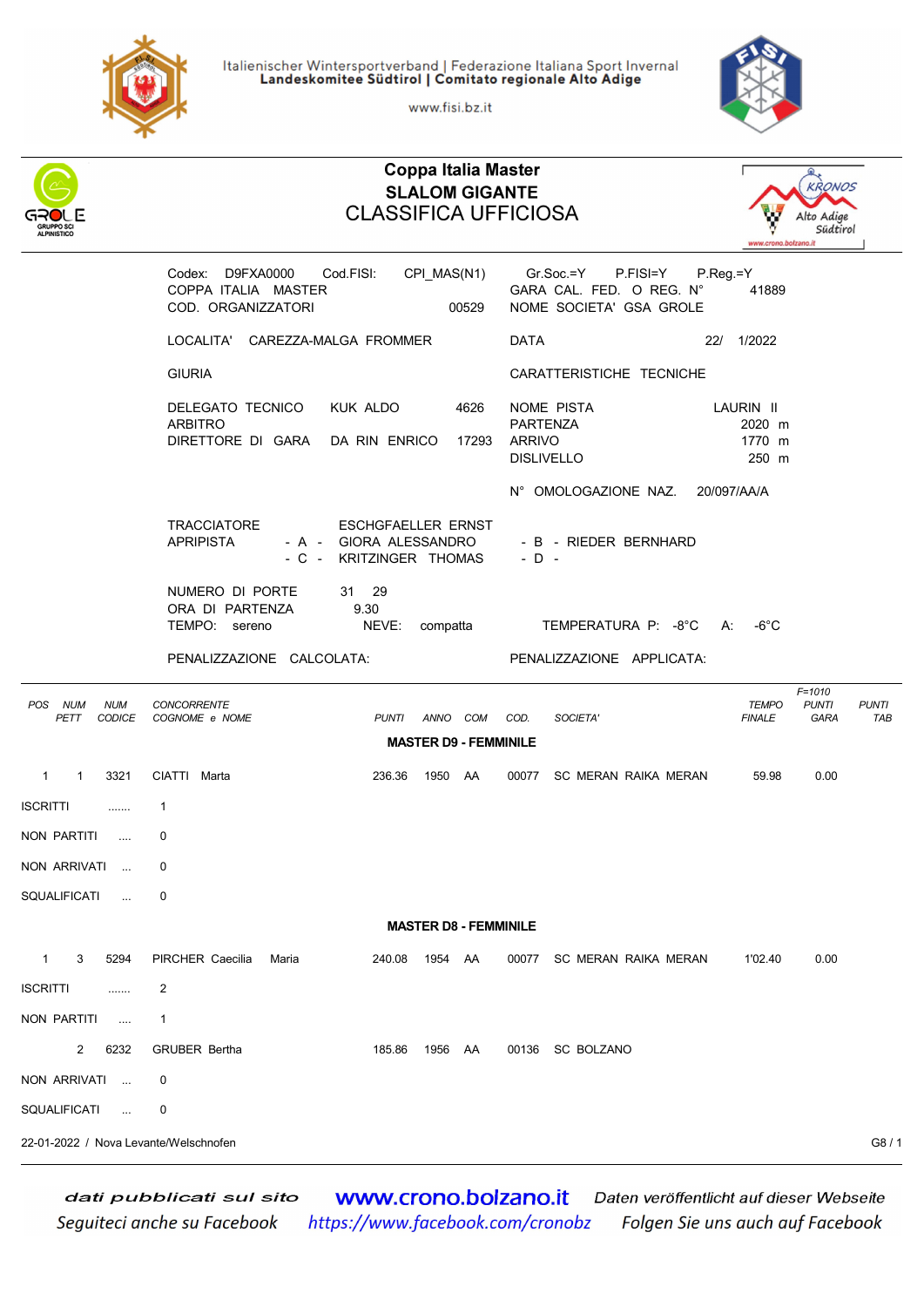| <b>NUM</b><br>POS<br>PETT                  | <b>NUM</b><br><b>CODICE</b> | <b>CONCORRENTE</b><br>COGNOME e NOME                                        | <b>PUNTI</b>                        | ANNO COM             |                              | COD.                         | SOCIETA'                                           | <b>TEMPO</b><br><b>FINALE</b> | $F = 1010$<br><b>PUNTI</b><br>GARA | <b>PUNTI</b><br>TAB |
|--------------------------------------------|-----------------------------|-----------------------------------------------------------------------------|-------------------------------------|----------------------|------------------------------|------------------------------|----------------------------------------------------|-------------------------------|------------------------------------|---------------------|
|                                            |                             |                                                                             |                                     |                      | <b>MASTER D6 - FEMMINILE</b> |                              |                                                    |                               |                                    |                     |
| $\mathbf{1}$<br>4                          | 11451                       | VETTORATO Daniela                                                           | 111.76                              | 1962 TN              |                              | 03321                        | FIEMME SKI TEAM                                    | 55.75                         | 0.00                               |                     |
| <b>ISCRITTI</b>                            | .                           | $\mathbf{1}$                                                                |                                     |                      |                              |                              |                                                    |                               |                                    |                     |
| NON PARTITI                                | $\ldots$                    | 0                                                                           |                                     |                      |                              |                              |                                                    |                               |                                    |                     |
| NON ARRIVATI                               | $\ldots$                    | 0                                                                           |                                     |                      |                              |                              |                                                    |                               |                                    |                     |
| SQUALIFICATI                               | $\ldots$                    | 0                                                                           |                                     |                      |                              |                              |                                                    |                               |                                    |                     |
|                                            |                             |                                                                             |                                     |                      | <b>MASTER D5 - FEMMINILE</b> |                              |                                                    |                               |                                    |                     |
| $\mathbf{1}$<br>5                          | 20099                       | MARCHESONI Debora                                                           | 106.54                              | 1970                 | TN                           | 03321                        | FIEMME SKI TEAM                                    | 53.51                         | 0.00                               |                     |
| <b>ISCRITTI</b>                            | .                           | $\mathbf{1}$                                                                |                                     |                      |                              |                              |                                                    |                               |                                    |                     |
| NON PARTITI                                | $\cdots$                    | 0                                                                           |                                     |                      |                              |                              |                                                    |                               |                                    |                     |
| NON ARRIVATI                               | $\sim 10$                   | 0                                                                           |                                     |                      |                              |                              |                                                    |                               |                                    |                     |
| SQUALIFICATI                               | $\ldots$                    | 0                                                                           |                                     |                      |                              |                              |                                                    |                               |                                    |                     |
|                                            |                             |                                                                             |                                     |                      | <b>MASTER D2 - FEMMINILE</b> |                              |                                                    |                               |                                    |                     |
| $\mathbf{1}$<br>6                          | 30118                       | <b>MITTERSTEINER Helene</b>                                                 | 100.00                              | 1982 AA              |                              | 00077                        | SC MERAN RAIKA MERAN                               | 52.33                         | 0.00                               |                     |
| <b>ISCRITTI</b>                            | .                           | $\mathbf{1}$                                                                |                                     |                      |                              |                              |                                                    |                               |                                    |                     |
| NON PARTITI                                | .                           | 0                                                                           |                                     |                      |                              |                              |                                                    |                               |                                    |                     |
| NON ARRIVATI                               | $\sim 10$                   | 0                                                                           |                                     |                      |                              |                              |                                                    |                               |                                    |                     |
| SQUALIFICATI                               | $\cdots$                    | 0                                                                           |                                     |                      |                              |                              |                                                    |                               |                                    |                     |
|                                            |                             |                                                                             | <b>GIOVANI / SENIOR - FEMMINILE</b> |                      |                              |                              |                                                    |                               |                                    |                     |
| 1<br>7<br>2<br>9<br>3<br>8                 | 41112<br>50957<br>37565     | <b>NAECKLER Veronika</b><br><b>SCORCIA Carlotta</b><br><b>BRUNNER Nadia</b> | 61.92<br>236.90<br>154.11           | 1999<br>2005<br>1995 | AA<br>AA<br>AA               | 00039<br>00529<br>02316      | ASV WELSCHNOFEN<br><b>GSA GROLE</b><br>ASV VALENTE | 47.72<br>50.20<br>50.60       | 0.00<br>52.49<br>60.96             |                     |
| <b>ISCRITTI</b>                            | .                           | 3                                                                           |                                     |                      |                              |                              |                                                    |                               |                                    |                     |
| NON PARTITI                                | $\cdots$                    | 0                                                                           |                                     |                      |                              |                              |                                                    |                               |                                    |                     |
| NON ARRIVATI                               | $\ldots$                    | 0                                                                           |                                     |                      |                              |                              |                                                    |                               |                                    |                     |
| SQUALIFICATI                               | $\mathbf{r}_{\mathrm{max}}$ | 0                                                                           |                                     |                      |                              |                              |                                                    |                               |                                    |                     |
|                                            |                             |                                                                             |                                     |                      | <b>MASTER C12-MASCHILE</b>   |                              |                                                    |                               |                                    |                     |
| $\mathbf{1}$<br>10                         | 182                         | <b>WEBHOFER Josef</b>                                                       | 300.26                              | 1935 AA              |                              | 00190                        | ASV BRUNECK                                        | 1'22.42                       | 0.00                               |                     |
| <b>ISCRITTI</b>                            | .                           | $\mathbf{1}$                                                                |                                     |                      |                              |                              |                                                    |                               |                                    |                     |
| NON PARTITI                                | $\cdots$                    | 0                                                                           |                                     |                      |                              |                              |                                                    |                               |                                    |                     |
| NON ARRIVATI                               | $\ldots$                    | 0                                                                           |                                     |                      |                              |                              |                                                    |                               |                                    |                     |
| SQUALIFICATI                               | in.                         | 0                                                                           |                                     |                      |                              |                              |                                                    |                               |                                    |                     |
|                                            |                             |                                                                             |                                     |                      |                              | <b>MASTER C11 - MASCHILE</b> |                                                    |                               |                                    |                     |
| 11<br>$\mathbf{1}$<br>$\overline{2}$<br>12 | 833<br>291                  | <b>MOESSLER Karlheinz</b><br><b>TSCHAGER Albert</b>                         | 159.09<br>265.04                    | 1941<br>1937         | AA<br>AA                     | 00077<br>01147               | SC MERAN RAIKA MERAN<br>ASC KALTERN                | 1'00.49<br>1'02.13            | 0.00<br>27.38                      |                     |
| <b>ISCRITTI</b>                            | .                           | $\overline{2}$                                                              |                                     |                      |                              |                              |                                                    |                               |                                    |                     |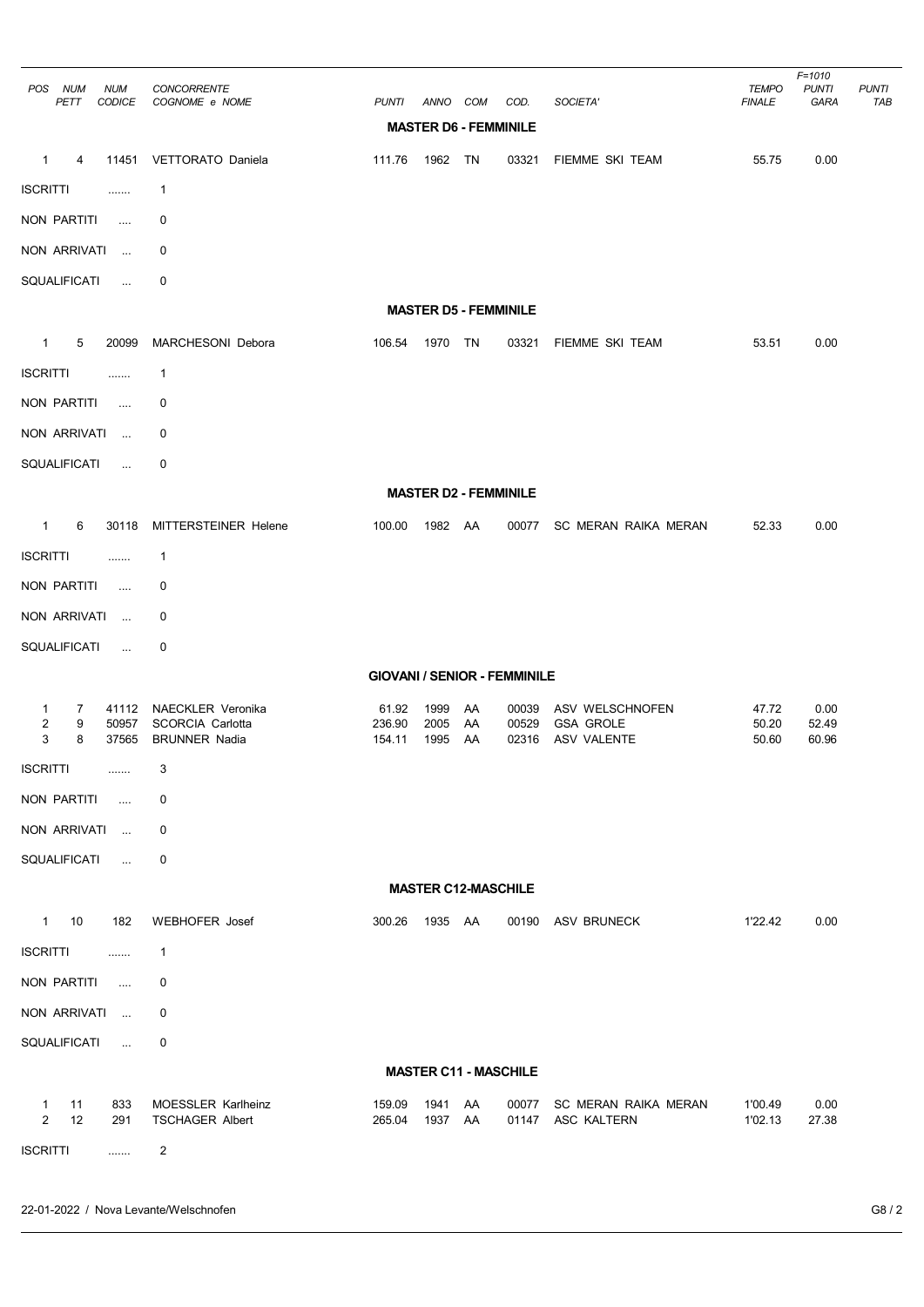| POS NUM                                                                        | PETT                                                                       | <b>NUM</b><br><b>CODICE</b>                                                                          | <b>CONCORRENTE</b><br>COGNOME e NOME                                                                                                                                                                                                                                                                                          | <b>PUNTI</b>                                                                                                        | ANNO                                                                                                 | COM                                                                        | COD.                                                                                                              | SOCIETA'                                                                                                                                                                                                                                         | <b>TEMPO</b><br><b>FINALE</b>                                                                                     | $F = 1010$<br><b>PUNTI</b><br>GARA                                                                                   | <b>PUNTI</b><br>TAB |
|--------------------------------------------------------------------------------|----------------------------------------------------------------------------|------------------------------------------------------------------------------------------------------|-------------------------------------------------------------------------------------------------------------------------------------------------------------------------------------------------------------------------------------------------------------------------------------------------------------------------------|---------------------------------------------------------------------------------------------------------------------|------------------------------------------------------------------------------------------------------|----------------------------------------------------------------------------|-------------------------------------------------------------------------------------------------------------------|--------------------------------------------------------------------------------------------------------------------------------------------------------------------------------------------------------------------------------------------------|-------------------------------------------------------------------------------------------------------------------|----------------------------------------------------------------------------------------------------------------------|---------------------|
|                                                                                | <b>NON PARTITI</b>                                                         | $\cdots$                                                                                             | 0                                                                                                                                                                                                                                                                                                                             |                                                                                                                     |                                                                                                      |                                                                            |                                                                                                                   |                                                                                                                                                                                                                                                  |                                                                                                                   |                                                                                                                      |                     |
|                                                                                | NON ARRIVATI                                                               | $\sim$                                                                                               | 0                                                                                                                                                                                                                                                                                                                             |                                                                                                                     |                                                                                                      |                                                                            |                                                                                                                   |                                                                                                                                                                                                                                                  |                                                                                                                   |                                                                                                                      |                     |
|                                                                                | SQUALIFICATI                                                               | $\ddotsc$                                                                                            | 0                                                                                                                                                                                                                                                                                                                             |                                                                                                                     |                                                                                                      |                                                                            |                                                                                                                   |                                                                                                                                                                                                                                                  |                                                                                                                   |                                                                                                                      |                     |
|                                                                                |                                                                            |                                                                                                      |                                                                                                                                                                                                                                                                                                                               |                                                                                                                     |                                                                                                      |                                                                            | <b>MASTER C10 - MASCHILE</b>                                                                                      |                                                                                                                                                                                                                                                  |                                                                                                                   |                                                                                                                      |                     |
| 1<br>$\overline{\mathbf{c}}$<br>3<br>4                                         | 14<br>13<br>16<br>15                                                       | 1118<br>996<br>991<br>1128                                                                           | PRUGGER Walter<br><b>GALLMETZER Josef Alois</b><br><b>COSTAZZA Ettore</b><br><b>PERNTER Erich</b>                                                                                                                                                                                                                             | 144.10<br>108.60<br>163.94<br>161.25                                                                                | 1943<br>1942<br>1942<br>1943                                                                         | AA<br>AA<br>TN<br>AA                                                       | 00190<br>00077<br>01184<br>01991                                                                                  | ASV BRUNECK<br>SC MERAN RAIKA MERAN<br>SKI TEAM FASSA<br><b>ASV TRUDEN</b>                                                                                                                                                                       | 56.38<br>57.56<br>58.95<br>1'02.05                                                                                | 0.00<br>21.14<br>46.04<br>101.57                                                                                     |                     |
| <b>ISCRITTI</b>                                                                |                                                                            | .                                                                                                    | 4                                                                                                                                                                                                                                                                                                                             |                                                                                                                     |                                                                                                      |                                                                            |                                                                                                                   |                                                                                                                                                                                                                                                  |                                                                                                                   |                                                                                                                      |                     |
| NON PARTITI                                                                    |                                                                            |                                                                                                      | 0                                                                                                                                                                                                                                                                                                                             |                                                                                                                     |                                                                                                      |                                                                            |                                                                                                                   |                                                                                                                                                                                                                                                  |                                                                                                                   |                                                                                                                      |                     |
|                                                                                | NON ARRIVATI                                                               | $\sim$                                                                                               | 0                                                                                                                                                                                                                                                                                                                             |                                                                                                                     |                                                                                                      |                                                                            |                                                                                                                   |                                                                                                                                                                                                                                                  |                                                                                                                   |                                                                                                                      |                     |
|                                                                                | SQUALIFICATI                                                               | $\ddotsc$                                                                                            | 0                                                                                                                                                                                                                                                                                                                             |                                                                                                                     |                                                                                                      |                                                                            |                                                                                                                   |                                                                                                                                                                                                                                                  |                                                                                                                   |                                                                                                                      |                     |
|                                                                                |                                                                            |                                                                                                      |                                                                                                                                                                                                                                                                                                                               |                                                                                                                     | <b>MASTER C9 - MASCHILE</b>                                                                          |                                                                            |                                                                                                                   |                                                                                                                                                                                                                                                  |                                                                                                                   |                                                                                                                      |                     |
| 1<br>2<br>3<br>4<br>5                                                          | 20<br>19<br>18<br>21<br>22                                                 | 3759<br>3544<br>3496<br>2679<br>91878                                                                | RITSCH Paul Josef<br><b>RAINER Alois</b><br>STEFANI Ugo<br><b>MOCCIA Flavio</b><br><b>GOEGELE Matthias</b>                                                                                                                                                                                                                    | 84.10<br>43.66<br>46.66<br>147.26<br>161.19                                                                         | 1951<br>1951<br>1951<br>1949<br>1947                                                                 | AA<br>AA<br>TN<br>AA<br>AA                                                 | 00988<br>00198<br>00329<br>00039<br>00077                                                                         | ASV GITSCHBERG<br>ASK SCHNALSTAL<br>SPORT CAMPIGLIO<br>ASV WELSCHNOFEN<br>SC MERAN RAIKA MERAN                                                                                                                                                   | 51.70<br>52.36<br>53.60<br>56.04<br>57.49                                                                         | 0.00<br>12.89<br>37.12<br>84.79<br>113.11                                                                            |                     |
| <b>ISCRITTI</b>                                                                |                                                                            | .                                                                                                    | 6                                                                                                                                                                                                                                                                                                                             |                                                                                                                     |                                                                                                      |                                                                            |                                                                                                                   |                                                                                                                                                                                                                                                  |                                                                                                                   |                                                                                                                      |                     |
|                                                                                | NON PARTITI                                                                | $\cdots$                                                                                             | $\mathbf{1}$                                                                                                                                                                                                                                                                                                                  |                                                                                                                     |                                                                                                      |                                                                            |                                                                                                                   |                                                                                                                                                                                                                                                  |                                                                                                                   |                                                                                                                      |                     |
|                                                                                | 17                                                                         | 2431                                                                                                 | <b>BERGER Franz</b>                                                                                                                                                                                                                                                                                                           | 28.28                                                                                                               | 1948                                                                                                 | AA                                                                         | 00190                                                                                                             | ASV BRUNECK                                                                                                                                                                                                                                      |                                                                                                                   |                                                                                                                      |                     |
|                                                                                | NON ARRIVATI                                                               | $\sim$                                                                                               | 0                                                                                                                                                                                                                                                                                                                             |                                                                                                                     |                                                                                                      |                                                                            |                                                                                                                   |                                                                                                                                                                                                                                                  |                                                                                                                   |                                                                                                                      |                     |
|                                                                                | SQUALIFICATI                                                               | $\ddotsc$                                                                                            | 0                                                                                                                                                                                                                                                                                                                             |                                                                                                                     |                                                                                                      |                                                                            |                                                                                                                   |                                                                                                                                                                                                                                                  |                                                                                                                   |                                                                                                                      |                     |
|                                                                                |                                                                            |                                                                                                      |                                                                                                                                                                                                                                                                                                                               |                                                                                                                     | <b>MASTER C8 - MASCHILE</b>                                                                          |                                                                            |                                                                                                                   |                                                                                                                                                                                                                                                  |                                                                                                                   |                                                                                                                      |                     |
| 1<br>2<br>3<br>4<br>5<br>6                                                     | 23<br>24<br>27<br>25<br>26<br>28                                           | 5503<br>4736<br>4700<br>4856<br>6030<br>4437                                                         | TRAVERSA Eugenio<br>RAFFEINER Friedrich<br>ROTTENSTEINER Hubert<br><b>BORTONDELLO Walter</b><br>PASQUALI Federico<br>PFITSCHER Ubald                                                                                                                                                                                          | 20.17<br>15.00<br>124.70<br>64.33<br>106.55<br>135.00                                                               | 1955<br>1953<br>1953<br>1954<br>1956<br>1953                                                         | TN<br>AA<br>AA<br>AA<br>AA<br>AA                                           | 03321<br>00039<br>02319<br>00479<br>00077                                                                         | FIEMME SKI TEAM<br>00039 ASV WELSCHNOFEN<br>ASV WELSCHNOFEN<br>ASD LIBERTAS BOLZANO<br>SAI BOLZANO<br>SC MERAN RAIKA MERAN                                                                                                                       | 50.60<br>50.92<br>53.57<br>53.92<br>55.11<br>58.87                                                                | 0.00<br>6.39<br>59.28<br>66.27<br>90.02<br>165.07                                                                    |                     |
| <b>ISCRITTI</b>                                                                |                                                                            |                                                                                                      | 6                                                                                                                                                                                                                                                                                                                             |                                                                                                                     |                                                                                                      |                                                                            |                                                                                                                   |                                                                                                                                                                                                                                                  |                                                                                                                   |                                                                                                                      |                     |
|                                                                                | NON PARTITI                                                                | $\ldots$                                                                                             | 0                                                                                                                                                                                                                                                                                                                             |                                                                                                                     |                                                                                                      |                                                                            |                                                                                                                   |                                                                                                                                                                                                                                                  |                                                                                                                   |                                                                                                                      |                     |
|                                                                                | NON ARRIVATI                                                               | $\sim$ . $\sim$                                                                                      | 0                                                                                                                                                                                                                                                                                                                             |                                                                                                                     |                                                                                                      |                                                                            |                                                                                                                   |                                                                                                                                                                                                                                                  |                                                                                                                   |                                                                                                                      |                     |
|                                                                                | SQUALIFICATI                                                               | $\ddotsc$                                                                                            | 0                                                                                                                                                                                                                                                                                                                             |                                                                                                                     |                                                                                                      |                                                                            |                                                                                                                   |                                                                                                                                                                                                                                                  |                                                                                                                   |                                                                                                                      |                     |
|                                                                                |                                                                            |                                                                                                      |                                                                                                                                                                                                                                                                                                                               |                                                                                                                     | <b>MASTER C7 - MASCHILE</b>                                                                          |                                                                            |                                                                                                                   |                                                                                                                                                                                                                                                  |                                                                                                                   |                                                                                                                      |                     |
| 1<br>2<br>3<br>4<br>5<br>6<br>$\overline{7}$<br>8<br>9<br>10<br>11<br>12<br>13 | 29<br>33<br>32<br>31<br>30<br>37<br>35<br>34<br>38<br>39<br>36<br>41<br>42 | 9325<br>9212<br>9894<br>8645<br>8452<br>8246<br>9860<br>7879<br>8226<br>9500<br>6744<br>8687<br>9314 | <b>DEJORI Markus</b><br><b>EISENDLE Alfred</b><br>NIEDERWOLFSGRUBER Herbert<br>DEVILLE Adolfo<br><b>LERCHNER Martin</b><br>PICIN Roberto<br><b>NAECKLER Erich</b><br>ZOEGGELER Peter<br>PLANATSCHER Anton<br>D'APOLITO Stefano<br>PORTA Gian Luca<br>GIOIA Alberto<br>FOREST Filippo<br>22-01-2022 / Nova Levante/Welschnofen | 20.00<br>21.02<br>23.68<br>12.28<br>24.00<br>63.46<br>45.03<br>42.52<br>74.06<br>81.93<br>50.27<br>128.37<br>132.70 | 1960<br>1960<br>1961<br>1959<br>1959<br>1959<br>1961<br>1958<br>1959<br>1960<br>1957<br>1959<br>1960 | AA<br>AA<br>AA<br>TN<br>AA<br>AA<br>AA<br>AA<br>AA<br>AA<br>TN<br>AA<br>AA | 00039<br>01069<br>02316<br>03321<br>00988<br>02319<br>00039<br>00884<br>02316<br>02319<br>03321<br>02319<br>00136 | ASV WELSCHNOFEN<br>RG WIPPTAL<br>ASV VALENTE<br>FIEMME SKI TEAM<br>ASV GITSCHBERG<br>ASD LIBERTAS BOLZANO<br>ASV WELSCHNOFEN<br>ASV EPPAN<br>ASV VALENTE<br>ASD LIBERTAS BOLZANO<br>FIEMME SKI TEAM<br>ASD LIBERTAS BOLZANO<br><b>SC BOLZANO</b> | 47.53<br>48.57<br>49.12<br>49.61<br>50.27<br>51.26<br>51.27<br>51.35<br>51.50<br>52.52<br>54.47<br>55.44<br>56.05 | 0.00<br>22.10<br>33.79<br>44.20<br>58.22<br>79.26<br>79.47<br>81.17<br>84.36<br>106.04<br>147.47<br>168.09<br>181.05 | G8/3                |
|                                                                                |                                                                            |                                                                                                      |                                                                                                                                                                                                                                                                                                                               |                                                                                                                     |                                                                                                      |                                                                            |                                                                                                                   |                                                                                                                                                                                                                                                  |                                                                                                                   |                                                                                                                      |                     |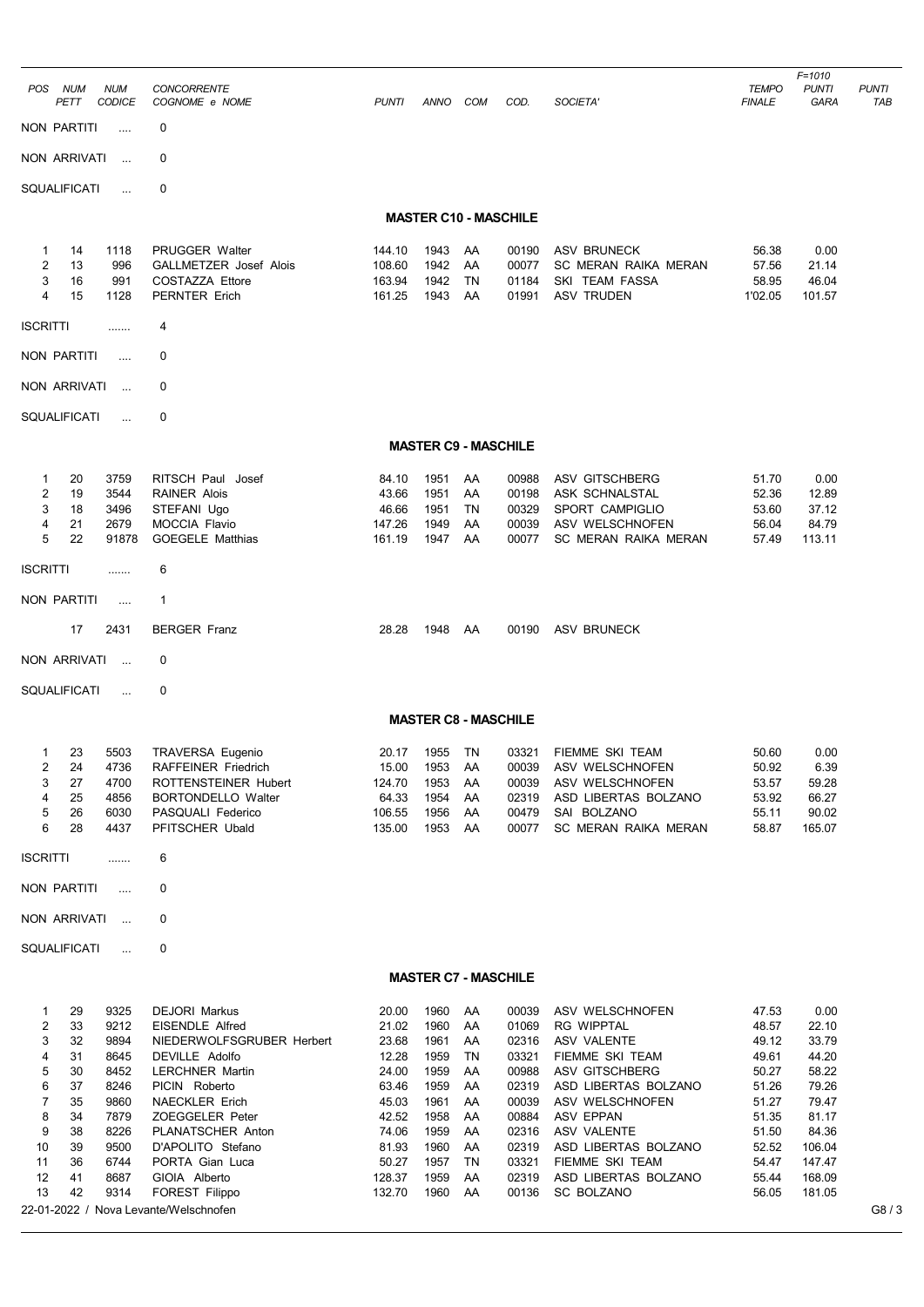| POS             | <b>NUM</b><br>PETT | <b>NUM</b><br><b>CODICE</b> | <b>CONCORRENTE</b><br>COGNOME e NOME            | <b>PUNTI</b>    | ANNO                        | COM      | COD.           | SOCIETA'                            | <b>TEMPO</b><br><b>FINALE</b> | $F = 1010$<br><b>PUNTI</b><br>GARA | <b>PUNTI</b><br>TAB |
|-----------------|--------------------|-----------------------------|-------------------------------------------------|-----------------|-----------------------------|----------|----------------|-------------------------------------|-------------------------------|------------------------------------|---------------------|
| 14              | 43                 | 7529                        | <b>BERNARD Karl</b>                             | 318.42          | 1958                        | AA       | 02319          | ASD LIBERTAS BOLZANO                | 58.71                         | 237.57                             |                     |
| <b>ISCRITTI</b> |                    | .                           | 15                                              |                 |                             |          |                |                                     |                               |                                    |                     |
| NON PARTITI     |                    | $\cdots$                    | 0                                               |                 |                             |          |                |                                     |                               |                                    |                     |
| NON ARRIVATI    |                    | $\sim$                      | $\mathbf{1}$                                    |                 |                             |          |                |                                     |                               |                                    |                     |
|                 | 40                 | 8624                        | <b>HOLZNER Reinhard</b>                         | 82.89           | 1959 AA                     |          |                | 02316 ASV VALENTE                   |                               |                                    |                     |
| SQUALIFICATI    |                    | $\ddotsc$                   | 0                                               |                 |                             |          |                |                                     |                               |                                    |                     |
|                 |                    |                             |                                                 |                 | <b>MASTER B6 - MASCHILE</b> |          |                |                                     |                               |                                    |                     |
| 1               | 45                 | 11052                       | FELICETTI Paolo                                 | 14.91           | 1962                        | TN       | 00010          | US DOLOMITICA                       | 45.45                         | 0.00                               |                     |
| 2               | 46                 | 13205                       | <b>OBERTHALER Christian</b>                     | 16.67           | 1964                        | AA       | 00377          | ASC ULTEN                           | 48.34                         | 64.22                              |                     |
| 3<br>4          | 48<br>44           | 11227<br>12893              | <b>SCHIFFERLE Roberto</b><br>ANGELINI Antonio   | 100.74<br>15.38 | 1962<br>1964                | AA<br>TN | 01069<br>00010 | <b>RG WIPPTAL</b><br>US DOLOMITICA  | 48.45<br>48.75                | 66.67<br>73.33                     |                     |
| 5               | 51                 | 12891                       | LEITNER Erwin                                   | 204.06          | 1964                        | AA       | 00596          | <b>ASV VINTL</b>                    | 50.15                         | 104.44                             |                     |
| 6               | 47                 | 15840                       | <b>RITSCH Peter</b>                             | 71.85           | 1966                        | AA       | 00988          | ASV GITSCHBERG                      | 50.59                         | 114.22                             |                     |
| $\overline{7}$  | 50                 | 14509                       | <b>MARASTONI Luca</b>                           | 184.36          | 1965                        | AA       | 00974          | <b>ASC LAIVES</b>                   | 51.90                         | 143.33                             |                     |
| 8               | 49                 | 15764                       | <b>SENONER Bruno</b>                            | 146.31          | 1966                        | AA       | 00078          | SKI CLUB GROEDEN                    | 52.80                         | 163.33                             |                     |
| <b>ISCRITTI</b> |                    | .                           | 9                                               |                 |                             |          |                |                                     |                               |                                    |                     |
| NON PARTITI     |                    | $\dots$                     | $\mathbf{1}$                                    |                 |                             |          |                |                                     |                               |                                    |                     |
|                 | 52                 | 13546                       | <b>TAROLLI Pietro</b>                           | 250.71          | 1964 AA                     |          | 02319          | ASD LIBERTAS BOLZANO                |                               |                                    |                     |
| NON ARRIVATI    |                    | $\sim$ 100 $\mu$            | 0                                               |                 |                             |          |                |                                     |                               |                                    |                     |
| SQUALIFICATI    |                    | $\ddotsc$                   | 0                                               |                 |                             |          |                |                                     |                               |                                    |                     |
|                 |                    |                             |                                                 |                 | <b>MASTER B5 - MASCHILE</b> |          |                |                                     |                               |                                    |                     |
| 1               | 55                 | 19638                       | <b>THALER Hubert Josef</b>                      | 10.00           | 1970                        | AA       | 00435          | ASC SARNTAL                         | 43.52                         | 0.00                               |                     |
| 2               | 54                 | 20920                       | <b>DEGLI ESPOSTI Carlo</b>                      | 12.72           | 1971                        | VE       | 02210          | <b>SC DRUSCIE</b>                   | 45.74                         | 51.52                              |                     |
| 3               | 53                 | 16894                       | ZINI Luca                                       | 20.25           | 1967                        | VE       | 00114          | <b>SC GALLIO</b>                    | 45.84                         | 53.84                              |                     |
| 4               | 58                 | 20144                       | <b>VOLGGER Hartmuth</b>                         | 69.97           | 1970                        | AA       | 01069          | <b>RG WIPPTAL</b>                   | 46.25                         | 63.36                              |                     |
| 5<br>6          | 56<br>60           | 21006<br>17926              | <b>BERTO Flavio</b><br>PERNTHALER Roland        | 53.53<br>96.55  | 1971<br>1968                | VE<br>AA | 03036<br>02319 | SKI 1 TEAM<br>ASD LIBERTAS BOLZANO  | 48.97<br>49.27                | 126.48<br>133.44                   |                     |
| $\overline{7}$  | 57                 | 18508                       | <b>GOLLER Werner</b>                            | 55.33           | 1969                        | AA       | 00078          | SKI CLUB GROEDEN                    | 49.89                         | 147.83                             |                     |
| 8               | 61                 |                             | 16427 PUTZER Josef                              | 126.11          | 1967 AA                     |          |                | 01069 RG WIPPTAL                    | 51.23                         | 178.93                             |                     |
| 9               | 63                 |                             | 21392 TAMMERLE Helmut                           | 151.96          | 1971 AA                     |          | 00077          | SC MERAN RAIKA MERAN                | 52.10                         | 199.12                             |                     |
| 10              | 64                 | 18815                       | ZAMUNARO Pierpaolo                              | 168.83          | 1969                        | AA       | 02319          | ASD LIBERTAS BOLZANO                | 53.13                         | 223.03                             |                     |
| 11              | 62                 |                             | 16661 SCHWIENBACHER Florian                     | 151.46          | 1967                        | AA       | 00116          | ASC ORTLER                          | 54.17                         | 247.16                             |                     |
| 12              | 65                 | 16243                       | <b>BONANI Heinz</b>                             | 181.21          | 1967                        | AA       | 00077          | <b>SC MERAN RAIKA MERAN</b>         | 57.20                         | 317.48                             |                     |
| <b>ISCRITTI</b> |                    | .                           | 13                                              |                 |                             |          |                |                                     |                               |                                    |                     |
| NON PARTITI     |                    | $\sim$                      | 0                                               |                 |                             |          |                |                                     |                               |                                    |                     |
|                 |                    | NON ARRIVATI                | $\mathbf{1}$                                    |                 |                             |          |                |                                     |                               |                                    |                     |
|                 | 59                 |                             | 19350 STEGER Werner                             | 90.15           | 1969 AA                     |          |                | 00551 ASV TAUFERS                   |                               |                                    |                     |
| SQUALIFICATI    |                    | $\sim$                      | 0                                               |                 |                             |          |                |                                     |                               |                                    |                     |
|                 |                    |                             |                                                 |                 | <b>MASTER B4 - MASCHILE</b> |          |                |                                     |                               |                                    |                     |
| 1               | 68                 | 23499                       | <b>KOFLER Roland Fredi</b>                      | 49.82           | 1973 AA                     |          | 00435          | ASC SARNTAL                         | 45.65                         | 0.00                               |                     |
| 2               | 67                 |                             | 25277 PFLUG Roland                              | 62.71           | 1975                        | AA       | 01069          | <b>RG WIPPTAL</b>                   | 46.13                         | 10.62                              |                     |
| 3               | 66                 | 21750                       | <b>SCHNITZER Hannes</b>                         | 43.71           | 1972                        | AA       | 00077          | SC MERAN RAIKA MERAN                | 47.76                         | 46.68                              |                     |
| $\overline{4}$  | 71                 | 127978                      | ROTONI Matteo                                   | 132.35          | 1974                        | VE.      | 00114          | <b>SC GALLIO</b>                    | 53.82                         | 180.76                             |                     |
| 5<br>6          | 69<br>70           | 23685<br>23822              | <b>RAFFL Guenther</b><br><b>KNAPP Alexander</b> | 80.73<br>102.66 | 1973<br>1974 AA             | AA       | 00077<br>00190 | SC MERAN RAIKA MERAN<br>ASV BRUNECK | 54.36<br>54.85                | 192.71<br>203.55                   |                     |
| <b>ISCRITTI</b> |                    | .                           | 6                                               |                 |                             |          |                |                                     |                               |                                    |                     |
| NON PARTITI     |                    | $\sim$                      | 0                                               |                 |                             |          |                |                                     |                               |                                    |                     |
|                 |                    |                             |                                                 |                 |                             |          |                |                                     |                               |                                    |                     |

22-01-2022 / Nova Levante/Welschnofen G8 / 4